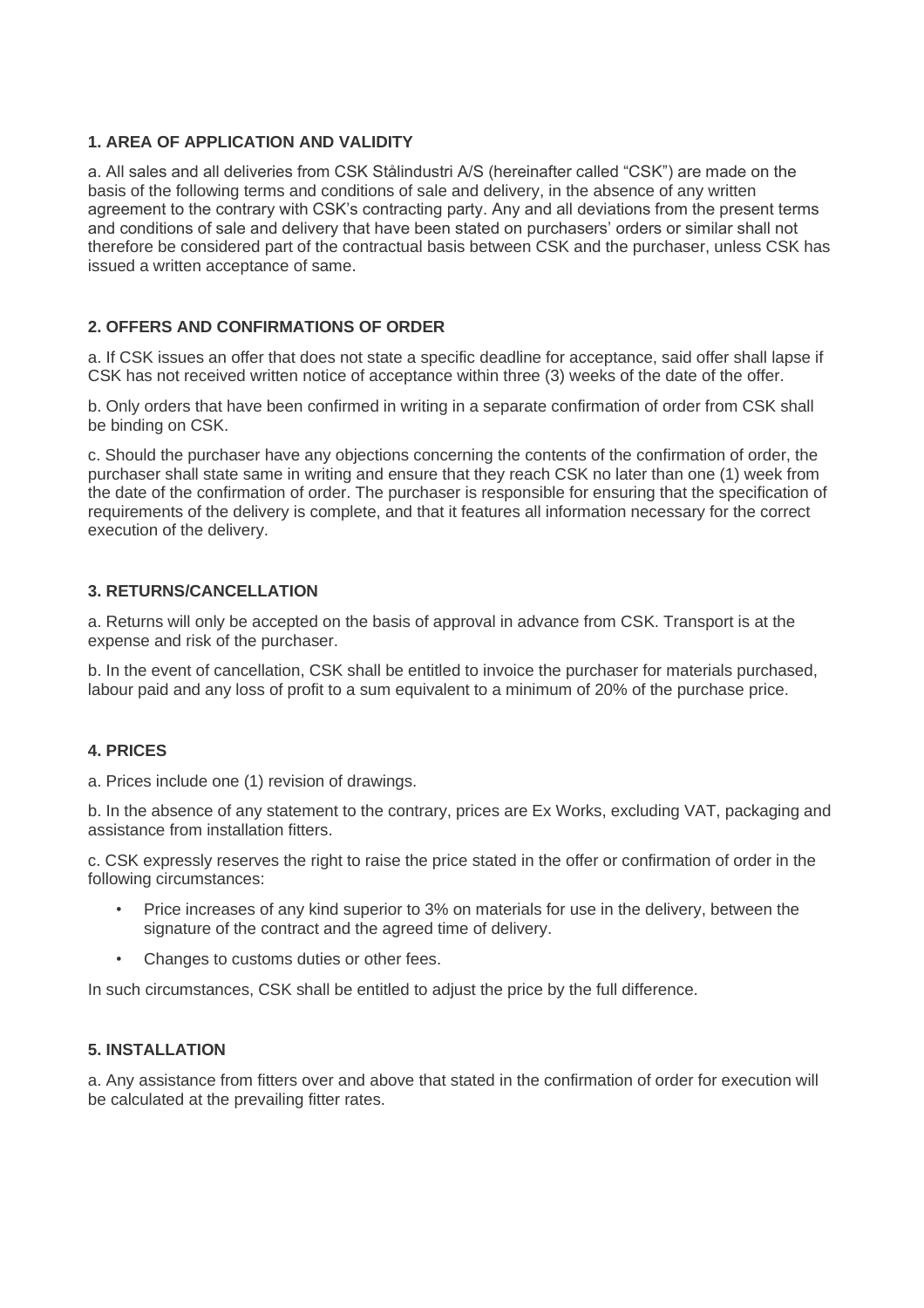b. Should CSK's fitters, having arrived as agreed at the premises of the purchaser or the purchaser's customer, be prevented in carrying out their work by circumstances not attributable to CSK, CSK shall be entitled to invoice the purchaser for the transport and labour hours utilised.

## **6. TERMS OF PAYMENT/RIGHT OF OWNERSHIP**

a. Payment shall be made in cash no later than eight (8) days from the date of invoice or pursuant to the provisions stated on the confirmation of order.

b. The delivery shall remain the property of CSK until such time as payment has been made in full. If the purchaser has failed to pay the full amount owing no later than three (3) months from the due date, CSK shall be entitled, having previously notified the purchaser in writing, to terminate the agreement, invoke the afore-mentioned right of ownership, and demand penalty interest and compensation for such losses as CSK may have incurred.

c. Subsequent to the due date, interest on the sum owing shall be calculated at 2% per month or part thereof.

d. Any delay in payment will additionally entitle CSK to withhold additional deliveries until such time as payment has been made, and to demand that satisfactory security be posted to guarantee payment of future deliveries. Moreover, CSK shall be entitled to terminate the agreement and demand compensation for any losses incurred due to breach of contract on the part of the purchaser, including loss of profit.

e. In the case of delivery and installation of partial deliveries, CSK reserves the right to invoice the purchaser on account for the individual partial deliveries.

f. The purchaser is not entitled to offset against the purchase price any claims that have not been recognised in writing by CSK.

### **7. SHIPPING AND INSURANCE**

a. Shipping and insurance shall be dealt with in accordance with the Ex Works classification from Incoterms.

b. In the event that CSK is to deliver materials and perform installation work, the purchaser is responsible for ensuring that either the purchaser or the developer has taken out all-risk insurance to a sum sufficient to cover all CSK's materials in full should an insurance incident occur.

CSK may request documentation proving that all-risk insurance has been taken out prior to the commencement of any installation work.

c. For assignments that CSK carries out on existing buildings or installations, the purchaser is responsible for ensuring that CSK is jointly insured under the developer's Construction, Moveables and Operational Loss insurance, such that CSK is indemnified against all claims and right of recourse in the event of damages.

### **8. DELIVERY TIME**

a. In the event that no specific time of delivery has been agreed between CSK and the purchaser, but where the parties have instead agreed on a period of time within which delivery is to take place, said period of time shall be considered to commence on signature of the agreement.

b. In the event that CSK has not received the necessary specifications, drawings, etc. for use in the execution of the delivery, the time of delivery – or the start time for the period of time mentioned above – shall be postponed until such time as the purchaser has supplied CSK with the information required.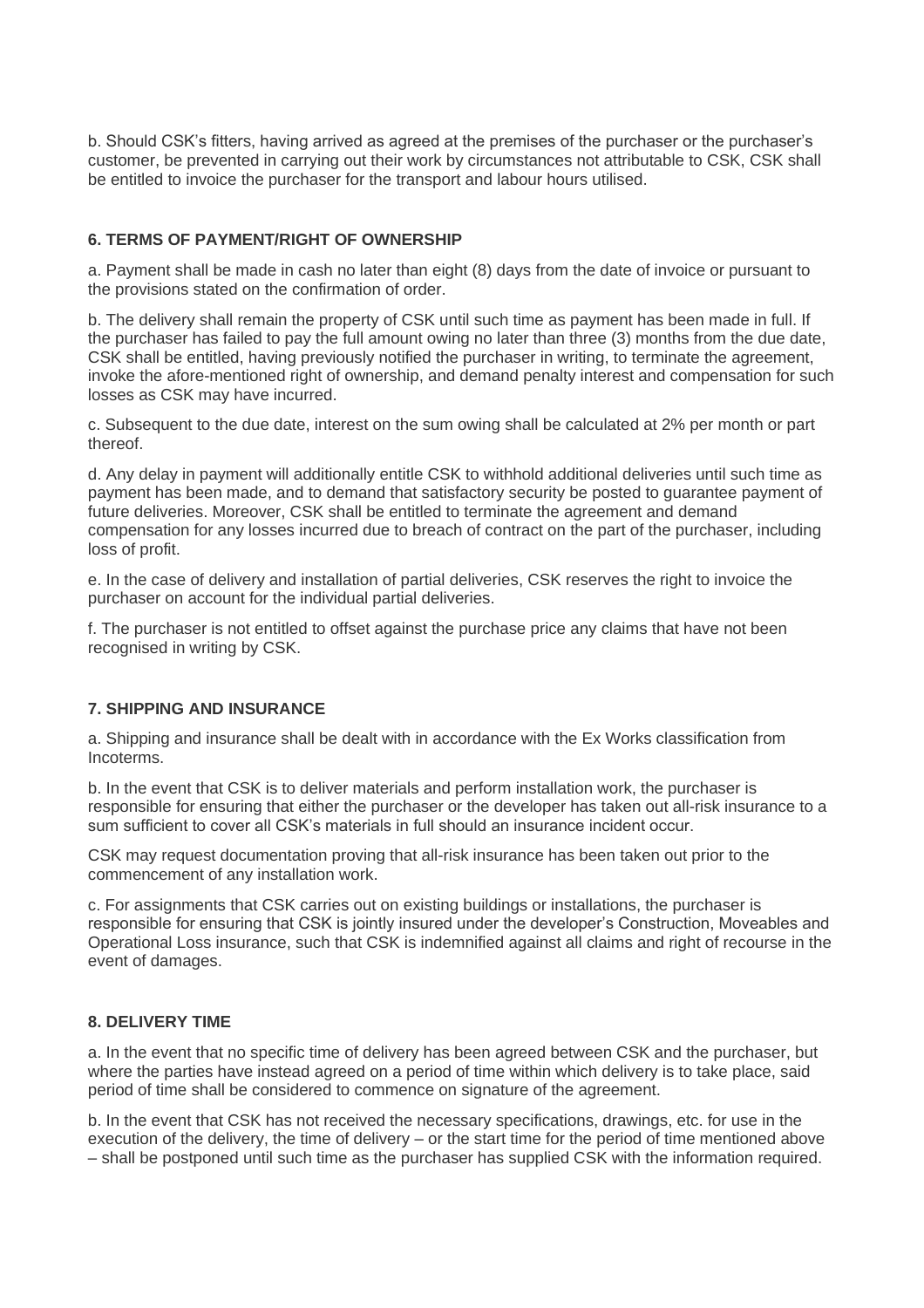CSK is obliged – within a reasonable period – to inform the purchaser of the information CSK requires in order to be able to execute the delivery.

c. The delivery time is stated with reservations for strikes, lock-outs and other *force majeure* situations, including reservations relating to delivery failures/incomplete deliveries from CSK's subcontractors.

d. Should the purchaser be unable to take reception of the delivery at the agreed time, the purchaser shall inform CSK of same without delay by phone and in writing, stating the cause of the delay and the time when it is expected that delivery can take place. CSK is only obliged to accept a postponement of the delivery time if the purchaser undertakes to cover CSK's documented expenses stemming from the postponement. Postponing the delivery does not exempt the purchaser from paying the agreed purchase price at the agreed time.

## **9. INSTALLATION AND CONSTRUCTION SITE CONDITIONS**

a. The construction site (including the access road) must be cleared, level and suited to purpose, such that a 45-tonne, 20-metre-long low-loader can drive up to and through the building gable, all the way along the centre line to the opposite gable end of the building, where installation is to commence. The floor inside the building must be level, and there must be sufficient space to lay the trusses flat to assemble them. There must be no current-carrying aerial cables within lifting distance. If, in the opinion of CSK, the construction site does not accord with the requirements stated above, any extra time required to remedy the deficiencies on site will be invoiced according to CSK's prevailing hourly rates for fitters.

b. On instruction from CSK, the purchaser is to place professional lifting equipment and at least two (2) personnel at the disposal of CSK while the installation work is under way. These personnel are to assist CSK in laying the roof beams using the requisite lifting equipment so as to achieve appropriate bracing of the structure. The purchaser is responsible for ensuring that the layout and furnishing of the construction site and the above-mentioned resources comply with the applicable legislation, as well as the rules and regulations set out by the work environment authority.

c. The roof beams shall be ready to use at the construction site, and must feature the requisite fittings.

d. The anchor bolts supplied by CSK must have been correctly positioned and embedded, and CSK accepts no liability for any damage or loss that can be attributed to the incorrect placement and/or embedding of these bolts.

e. The purchaser shall execute provisional reinforcement with roof beams and similar in parallel with CSK's installation work, so as to ensure that no delays are experienced by CSK's fitters.

f. The purchaser shall ensure that at the edge of the base of the structure there are plug sockets for 3 x 380 volt/16 Amp power with CE plugs. The purchaser shall cover all costs associated with same.

g. The purchaser shall take care of any cleaning and repair work required to deal with any transport and/or installation damage, and shall cover all associated costs.

h. The offer/order is based on CSK's production methods and standard systems, so the design of the structures may deviate from the project material. The dimension conditions shall, however, match the applicable standards from The Danish Society of Engineers (IDA), or in the recipient country.

i. CSK can, by arrangement, make all necessary statistical steel calculations available to the purchaser with a view to obtaining the necessary approval(s) from the authorities.

j. The purchaser/developer is responsible for checking and approving the drawings and instructions supplied by CSK within the stated deadline.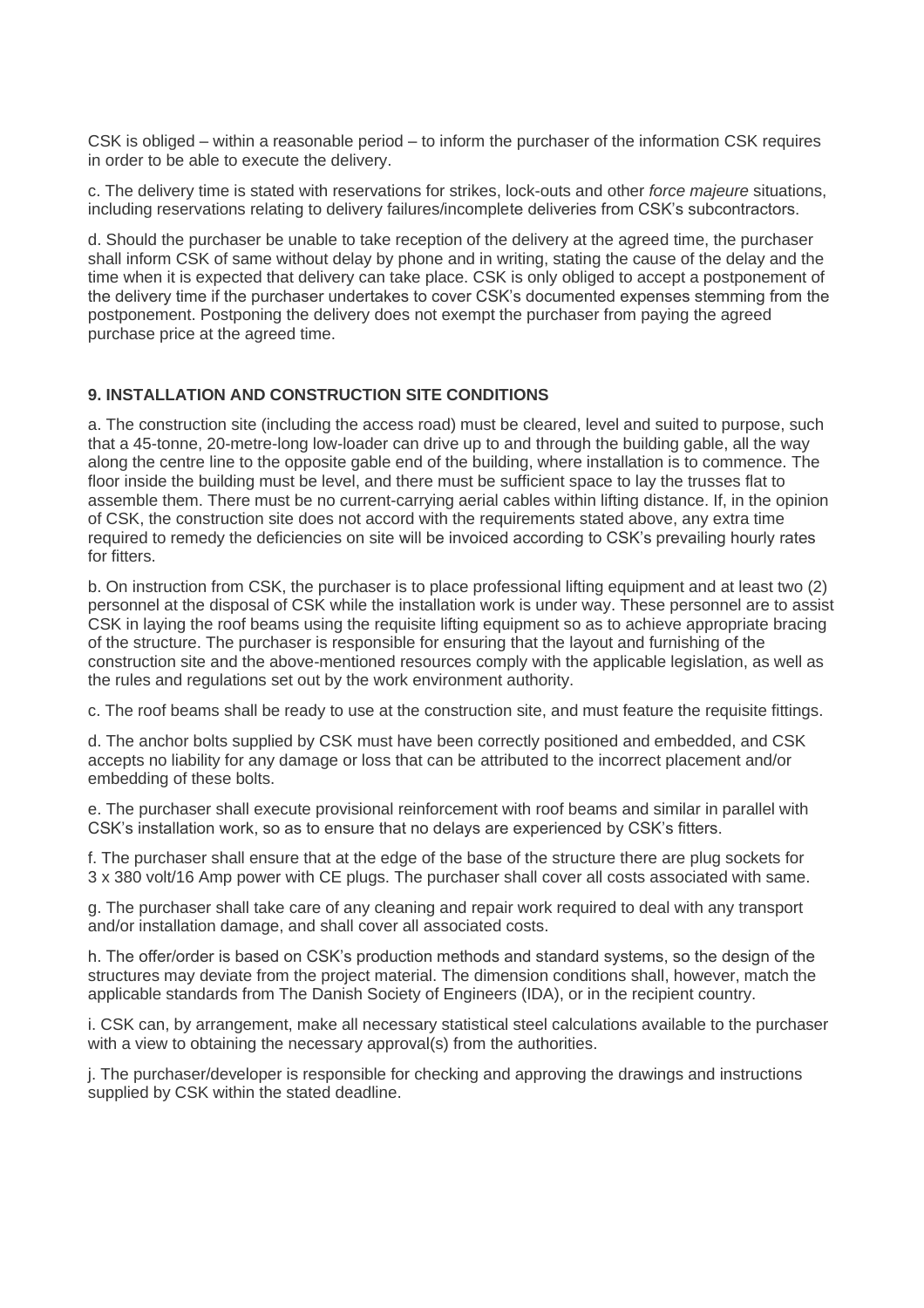# **10. DEFECTS AND COMPLAINTS**

a. The purchaser undertakes to check the condition of the goods immediately on reception and, in the event of defects, to report same to CSK in writing and without delay. Should the purchaser fail to submit a complaint within five (5) days of receipt of the delivery, the purchaser shall no longer be permitted to claim remedy for defects from CSK, cf. Article e below.

b. CSK accepts no liability for consequences of provably defective goods being incorporated into the building.

c. To the extent – and only to the extent – that the goods delivered are used in construction in Denmark, delivery is made pursuant to the Danish Construction Material Certification Clause (*Byggevareklausulen*) as formulated by the Danish Ministry of Transport and Housing's Construction Agency (*Boligministeriets Byggestyrelse*). According to said clause, CSK's liability for defects in deliveries ceases five (5) years after hand-over of the building in which the delivery was included.

d. In this context, "defects" shall be considered to refer exclusively to documented design-, manufacturing- and material defects in the materials delivered, as well as to defectively performed installation work (Complaints regarding surface damage will only be accepted if the purchaser has applied the correct surface treatment and correctly maintained the structure).

e. The purchaser's recourse in the event of defects in the delivery extends only to rectification of any defects as rapidly as possible in the form of correction, redelivery or post-delivery. Rectification of defects by a third party at CSK's expense is only permitted on the basis of written approval from CSK.

f. CSK cannot be held liable for any operating losses, loss of time, loss of profit, loss of earnings or any other indirect losses that the purchaser believes himself to have incurred.

## **11. PRODUCT LIABILITY**

a. CSK can only be held liable for personal injury if it can be proved that said injury is attributable to error or neglect on the part of CSK.

b. CSK can only be held liable for damage property, fixtures and fittings if it can be proved that said damage is attributable to gross negligence or neglect on the part of CSK. In any case, the compensation payable can never exceed the value of the delivery of which the defective product is part, to a maximum of DKK 1,000,000 (one million Danish kroner) including interest and costs.

c. Under no circumstances can CSK be held liable for indirect damages and losses of any kind, including claims for daily fines or other fines that the purchaser may incur with reference to a third party, nor for the purchaser's operating losses, loss of time, loss of profits or any similar losses.

d. To the extent CSK may incur product liability in relation to a third party, the purchaser is obliged to indemnify CSK in the same degree as CSK's liability is limited in under the present terms and conditions of delivery. Should a third party file a claim for compensation pursuant to this article against either of the parties, the party in question is to inform the other party of same without delay. In the event that claims for compensation may be filed against CSK on the basis of damage which is claimed to have been caused by the delivery, the purchaser undertakes to allow suit to be filed against him at the same court where said claims for compensation are filed.

### **12. LIMITATION OF LIABILITY**

c. Under no circumstances can CSK be held liable for indirect damages and/or losses of any kind, including claims for daily fines or other fines that the purchaser may incur with reference to a third party, nor for the purchaser's operating losses, loss of time, loss of profits or any similar losses. Even though CSK may exceptionally waive claims or rights in relation to the purchaser, this cannot be taken to mean that CSK has waived such claims or rights in cases other than that specifically agreed.